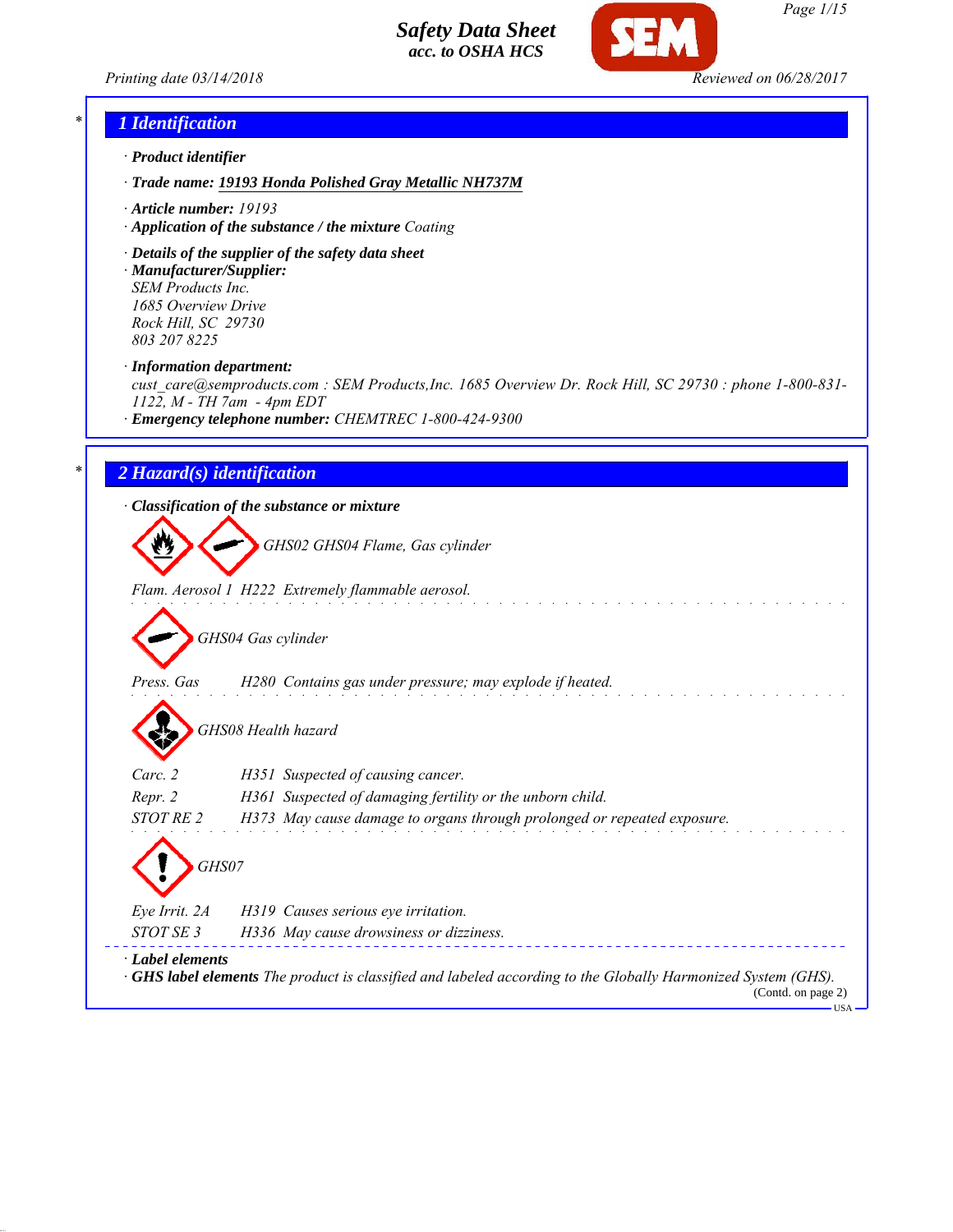*Printing date 03/14/2018 Reviewed on 06/28/2017*

**SEM** 

| · Hazard pictograms                | (Contd. of page 1)                                                                                            |
|------------------------------------|---------------------------------------------------------------------------------------------------------------|
|                                    |                                                                                                               |
|                                    |                                                                                                               |
|                                    |                                                                                                               |
|                                    |                                                                                                               |
| GHS02<br>GHS <sub>04</sub>         | GHS07<br>GHS08                                                                                                |
| · Signal word Danger               |                                                                                                               |
|                                    | · Hazard-determining components of labeling:                                                                  |
| acetone                            |                                                                                                               |
| toluene                            |                                                                                                               |
| 4-methylpentan-2-one               |                                                                                                               |
| n-butyl acetate                    |                                                                                                               |
| · Hazard statements                |                                                                                                               |
|                                    | H222 Extremely flammable aerosol.                                                                             |
|                                    | H280 Contains gas under pressure; may explode if heated.                                                      |
|                                    | H319 Causes serious eye irritation.                                                                           |
|                                    | H351 Suspected of causing cancer.                                                                             |
|                                    | H361 Suspected of damaging fertility or the unborn child.<br>H336 May cause drowsiness or dizziness.          |
|                                    | H373 May cause damage to organs through prolonged or repeated exposure.                                       |
| · Precautionary statements         |                                                                                                               |
| <i>P201</i>                        | Obtain special instructions before use.                                                                       |
| P202                               | Do not handle until all safety precautions have been read and understood.                                     |
| P210                               | Keep away from heat/sparks/open flames/hot surfaces. - No smoking.                                            |
| <i>P211</i>                        | Do not spray on an open flame or other ignition source.                                                       |
| P251                               | Pressurized container: Do not pierce or burn, even after use.                                                 |
| P <sub>260</sub>                   | Do not breathe dust/fume/gas/mist/vapors/spray.                                                               |
| P <sub>264</sub>                   | Wash thoroughly after handling.                                                                               |
| <i>P271</i>                        | Use only outdoors or in a well-ventilated area.                                                               |
| P280                               | Wear protective gloves/protective clothing/eye protection/face protection.                                    |
| $P304 + P340$                      | IF INHALED: Remove person to fresh air and keep comfortable for breathing.                                    |
|                                    | P305+P351+P338 If in eyes: Rinse cautiously with water for several minutes. Remove contact lenses, if present |
|                                    | and easy to do. Continue rinsing.                                                                             |
| $P308 + P313$                      | IF exposed or concerned: Get medical advice/attention.                                                        |
| P312                               | Call a poison center/doctor if you feel unwell.                                                               |
| P314                               | Get medical advice/attention if you feel unwell.                                                              |
| $P337 + P313$                      | If eye irritation persists: Get medical advice/attention.                                                     |
| $P403 + P233$                      | Store in a well-ventilated place. Keep container tightly closed.                                              |
| P <sub>405</sub>                   | Store locked up.                                                                                              |
| $P410 + P403$                      | Protect from sunlight. Store in a well-ventilated place.                                                      |
| $P410 + P412$                      | Protect from sunlight. Do not expose to temperatures exceeding 50°C/122°F.                                    |
| <i>P501</i>                        | Dispose of contents/container in accordance with local/regional/national/international<br>regulations.        |
| · Classification system:           |                                                                                                               |
| $\cdot$ NFPA ratings (scale 0 - 4) |                                                                                                               |
|                                    | $Health = 2$                                                                                                  |

(Contd. on page 3)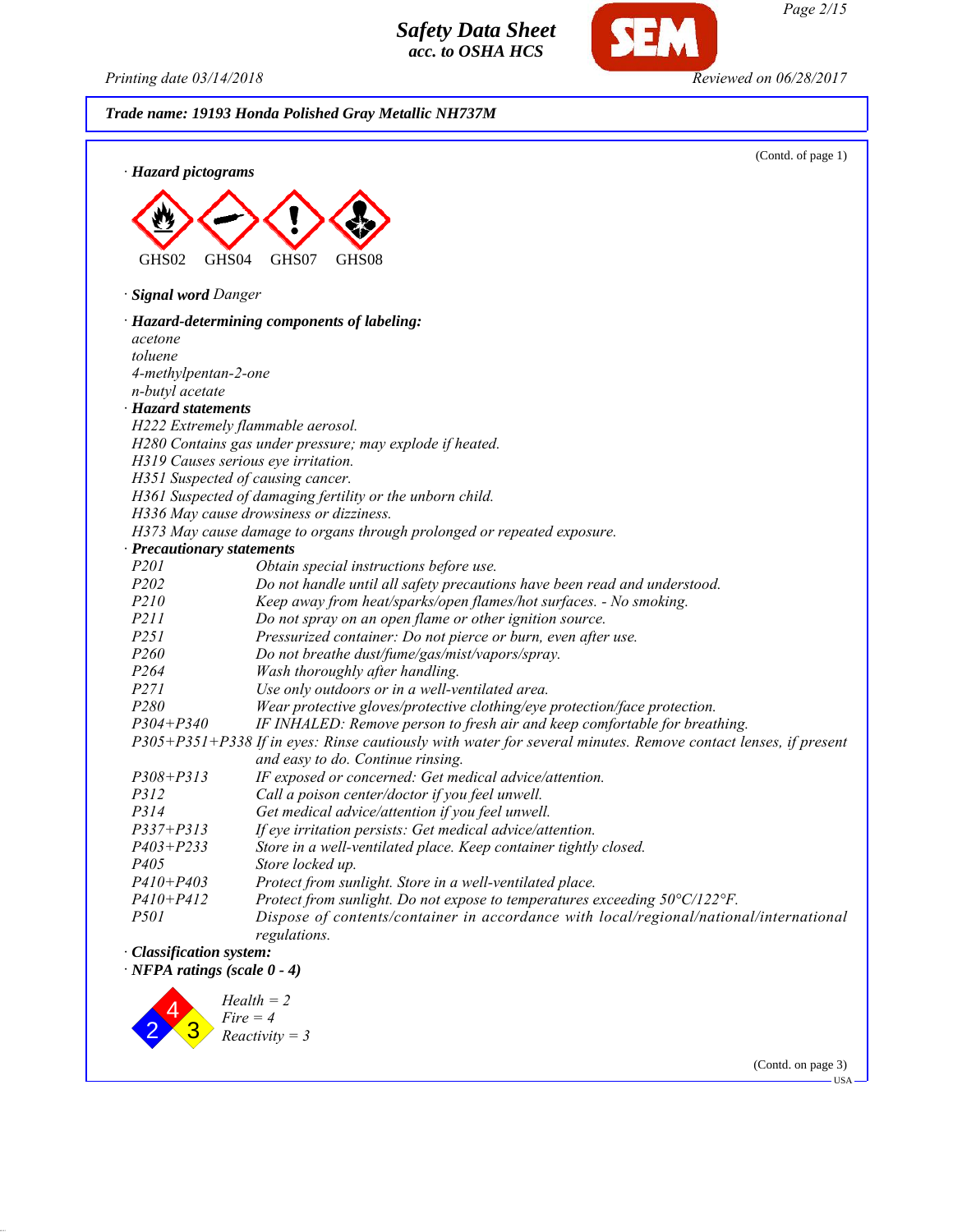*Printing date 03/14/2018 Reviewed on 06/28/2017*

#### *Trade name: 19193 Honda Polished Gray Metallic NH737M*

(Contd. of page 2)

*· HMIS-ratings (scale 0 - 4)*



*· Other hazards*

*· Results of PBT and vPvB assessment*

- *· PBT: Not applicable.*
- *· vPvB: Not applicable.*

#### *\* 3 Composition/information on ingredients*

*· Chemical characterization: Mixtures*

*· Description:*

*Mixture: consisting of the following components. Weight percentages*

| · Dangerous components: |                                                  |                                 |
|-------------------------|--------------------------------------------------|---------------------------------|
| $67-64-1$ acetone       |                                                  | $13 - 30\%$                     |
|                         | 68476-86-8 Petroleum gases, liquefied, sweetened | $13 - 30\%$                     |
|                         | $123-86-4$ n-butyl acetate                       | $13 - 30\%$                     |
|                         | 108-65-6 2-methoxy-1-methylethyl acetate         | $10 - 13%$                      |
|                         | $110-19-0$ isobutyl acetate                      | $5 - 7\%$                       |
| 108-88-3 toluene        |                                                  | $1.5 - 5\%$                     |
|                         | 763-69-9 ethyl 3-ethoxypropionate                | $1.5 - 5\%$                     |
|                         | $108-10-1$ 4-methylpentan-2-one                  | $1 - 1.5\%$                     |
|                         | 100-41-4 ethylbenzene                            | $\overline{\geq}0.1 - \leq 1\%$ |

### *\* 4 First-aid measures*

- *· After inhalation: Supply fresh air; consult doctor in case of complaints.*
- *· After skin contact: Generally the product does not irritate the skin.*
- *· After eye contact:*
- *Rinse opened eye for several minutes under running water. If symptoms persist, consult a doctor.*
- *· After swallowing: If symptoms persist consult doctor.*
- *· Information for doctor:*
- *· Most important symptoms and effects, both acute and delayed No further relevant information available.*
- *· Indication of any immediate medical attention and special treatment needed*
- *No further relevant information available.*

### *\* 5 Fire-fighting measures*

- *· Extinguishing media*
- *· Suitable extinguishing agents:*
- *CO2, extinguishing powder or water spray. Fight larger fires with water spray or alcohol resistant foam.*
- *· Special hazards arising from the substance or mixture No further relevant information available.*

(Contd. on page 4)

USA

*Page 3/15*

*<sup>·</sup> Description of first aid measures*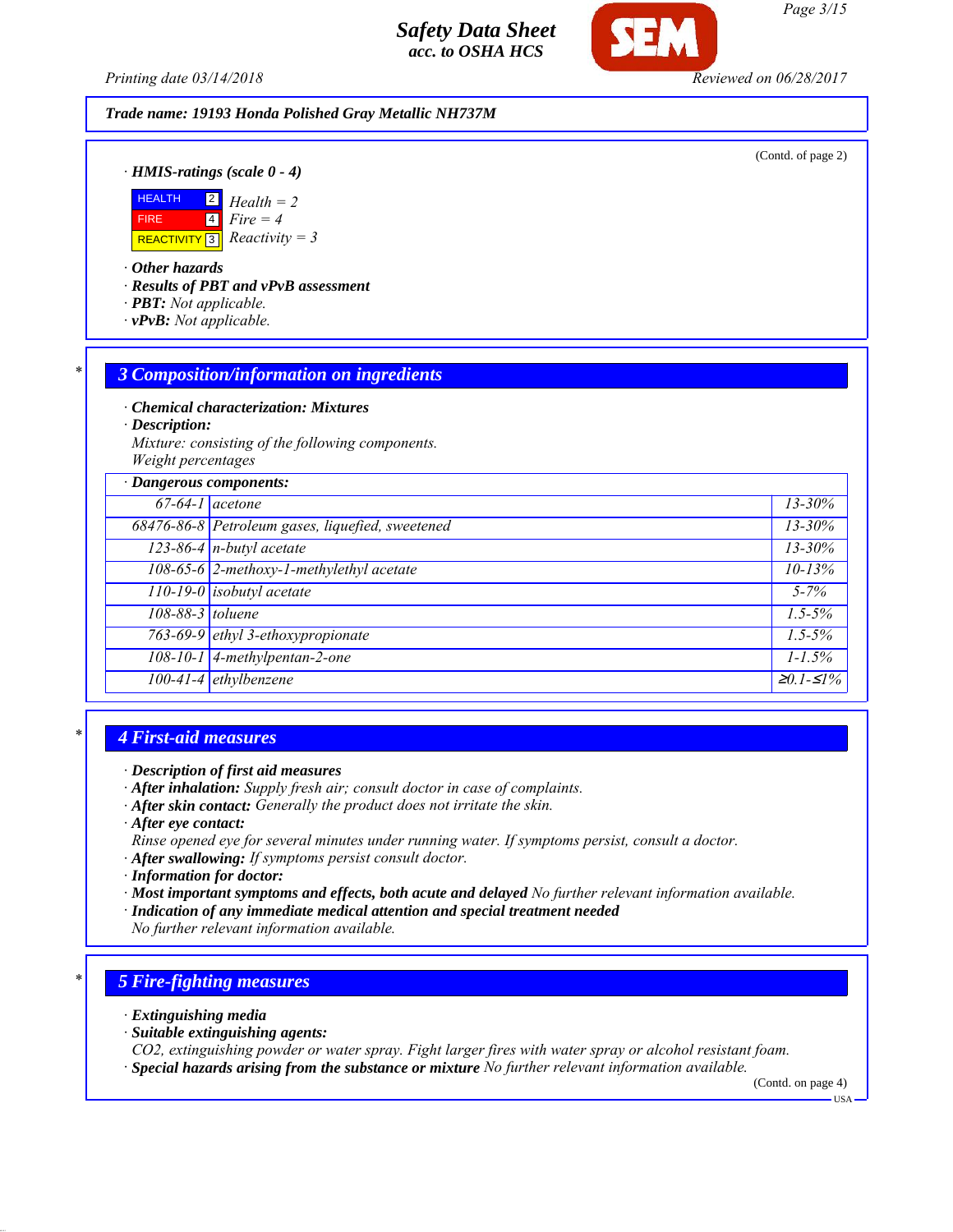*Printing date 03/14/2018 Reviewed on 06/28/2017*

#### *Trade name: 19193 Honda Polished Gray Metallic NH737M*

*· Advice for firefighters*

*· Protective equipment: Wear self-contained respiratory protective device.*

## *\* 6 Accidental release measures*

## *· Personal precautions, protective equipment and emergency procedures Wear protective equipment. Keep unprotected persons away.*

*· Environmental precautions: Do not allow to enter sewers/ surface or ground water.*

*· Methods and material for containment and cleaning up:*

*Dispose contaminated material as waste according to item 13. Ensure adequate ventilation.*

*· Reference to other sections*

*See Section 7 for information on safe handling.*

*See Section 8 for information on personal protection equipment.*

*See Section 13 for disposal information.*

*· Protective Action Criteria for Chemicals*

| $·$ PAC-1:       |                                          |                                        |
|------------------|------------------------------------------|----------------------------------------|
|                  | $67-64-1$ acetone                        | 200 ppm                                |
|                  | 123-86-4 n-butyl acetate                 | 5 ppm                                  |
|                  | 108-65-6 2-methoxy-1-methylethyl acetate | $50$ ppm                               |
|                  | 110-19-0 isobutyl acetate                | 450 ppm                                |
| 108-88-3 toluene |                                          | $67$ ppm                               |
|                  | 763-69-9 ethyl 3-ethoxypropionate        | $1.6$ ppm                              |
|                  | 108-10-1 4-methylpentan-2-one            | $\overline{75\ ppm}$                   |
|                  | $110-43-0$ heptan-2-one                  | $150$ ppm                              |
| 1330-20-7 xylene |                                          | $130$ ppm                              |
|                  | 100-41-4 ethylbenzene                    | $33$ ppm                               |
|                  | $71 - 36 - 3$ butan-1-ol                 | 60 ppm                                 |
|                  | 1333-86-4 Carbon black                   | $9 \frac{mg}{m^3}$                     |
|                  | 7727-43-7 barium sulphate, natural       | $\frac{15 \text{ mg}}{m^3}$            |
|                  | 25322-68-3 Polyethylene glycol           | $30 \text{ mg/m}^3$                    |
| $\cdot$ PAC-2:   |                                          |                                        |
|                  | $\overline{67-64-1}$ acetone             | $3200*ppm$                             |
|                  | $123-86-4$ n-butyl acetate               | $200$ ppm                              |
|                  | 108-65-6 2-methoxy-1-methylethyl acetate | $1,000$ ppm                            |
|                  | $110-19-0$ isobutyl acetate              | $1300*ppm$                             |
| 108-88-3 toluene |                                          | 560 ppm                                |
|                  | 763-69-9 ethyl 3-ethoxypropionate        | $18$ ppm                               |
|                  | $108-10-1$ 4-methylpentan-2-one          | $500$ ppm                              |
|                  | $110-43-0$ heptan-2-one                  | $\overline{670}$ ppm                   |
| 1330-20-7 xylene |                                          | $920*ppm$                              |
|                  | $100-41-4$ ethylbenzene                  | $1100*ppm$                             |
|                  | $71 - 36 - 3$ butan-1-ol                 | $800$ ppm                              |
|                  | $1333-86-4$ Carbon black                 | $\frac{99 \text{ mg}}{m^3}$            |
|                  |                                          | $\overline{\text{(Contd. on page 5)}}$ |

*Page 4/15*

(Contd. of page 3)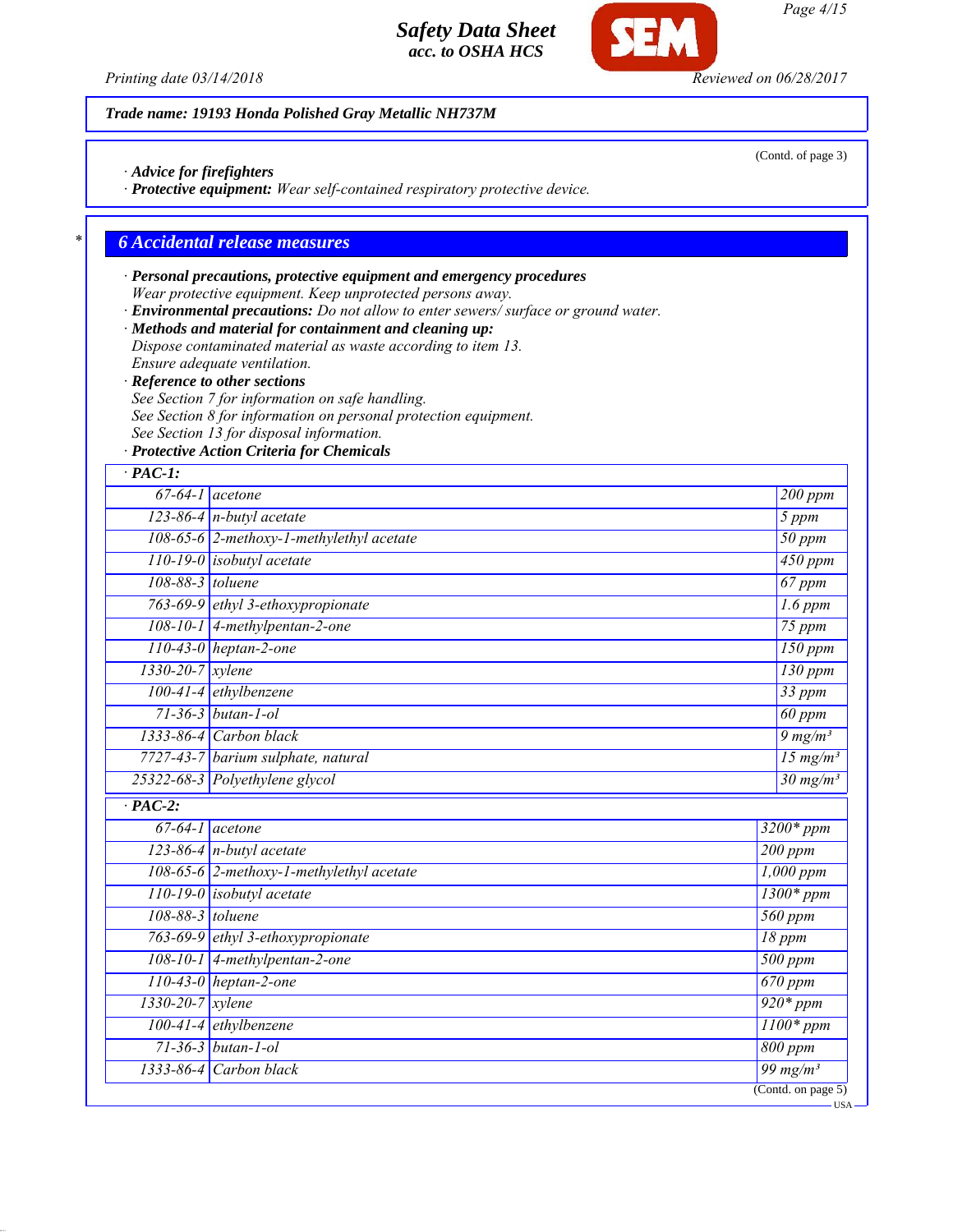

*Trade name: 19193 Honda Polished Gray Metallic NH737M*

|                               |                                            | (Contd. of page 4)           |
|-------------------------------|--------------------------------------------|------------------------------|
|                               | 7727-43-7 barium sulphate, natural         | $170$ mg/m <sup>3</sup>      |
|                               | 25322-68-3 Polyethylene glycol             | $1,300$ mg/m <sup>3</sup>    |
| $\cdot$ PAC-3:                |                                            |                              |
| $67-64-1$ acetone             |                                            | 5700* ppm                    |
|                               | $\overline{123-86-4}$ n-butyl acetate      | $3000*$ ppm                  |
|                               | $108-65-6$ 2-methoxy-1-methylethyl acetate | $5000*$ ppm                  |
|                               | $\overline{110}$ -19-0 isobutyl acetate    | $7500**$ ppm                 |
| $108-88-3$ toluene            |                                            | $3700*$ ppm                  |
|                               | 763-69-9 ethyl 3-ethoxypropionate          | $110$ ppm                    |
|                               | $108-10-1$ 4-methylpentan-2-one            | $3000*$ ppm                  |
|                               | $110-43-0$ heptan-2-one                    | $4000*$ ppm                  |
| $1330 - 20 - 7$ <i>xylene</i> |                                            | $2500*$ ppm                  |
|                               | $100-41-4$ ethylbenzene                    | $1800*$ ppm                  |
|                               | $71 - 36 - 3$ butan-1-ol                   | $8000**$ ppm                 |
|                               | $1333-86-4$ Carbon black                   | $\frac{590 \text{ mg}}{m^3}$ |
|                               | 7727-43-7 barium sulphate, natural         | $\frac{990 \text{ mg}}{m}$   |
|                               | 25322-68-3 Polyethylene glycol             | 7,700 $mg/m^3$               |

#### *\* 7 Handling and storage*

*· Handling:*

*· Precautions for safe handling No special measures required.*

*· Information about protection against explosions and fires:*

*Do not spray on a naked flame or any incandescent material.*

*Keep ignition sources away - Do not smoke.*

*Pressurized container: protect from sunlight and do not expose to temperatures exceeding 50°C, i.e. electric lights. Do not pierce or burn, even after use.*

*· Conditions for safe storage, including any incompatibilities*

*· Storage:*

*· Requirements to be met by storerooms and receptacles:*

*Observe official regulations on storing packagings with pressurized containers.*

- *· Information about storage in one common storage facility: Store away from oxidizing agents.*
- *· Further information about storage conditions: Keep receptacle tightly sealed.*

*· Specific end use(s) No further relevant information available.*

#### *\* 8 Exposure controls/personal protection*

*· Additional information about design of technical systems: No further data; see item 7.*

*· Control parameters*

*· Components with limit values that require monitoring at the workplace:*

*The following constituents are the only constituents of the product which have a PEL, TLV or other recommended exposure limit.*

*At this time, the other constituents have no known exposure limits.*

(Contd. on page 6)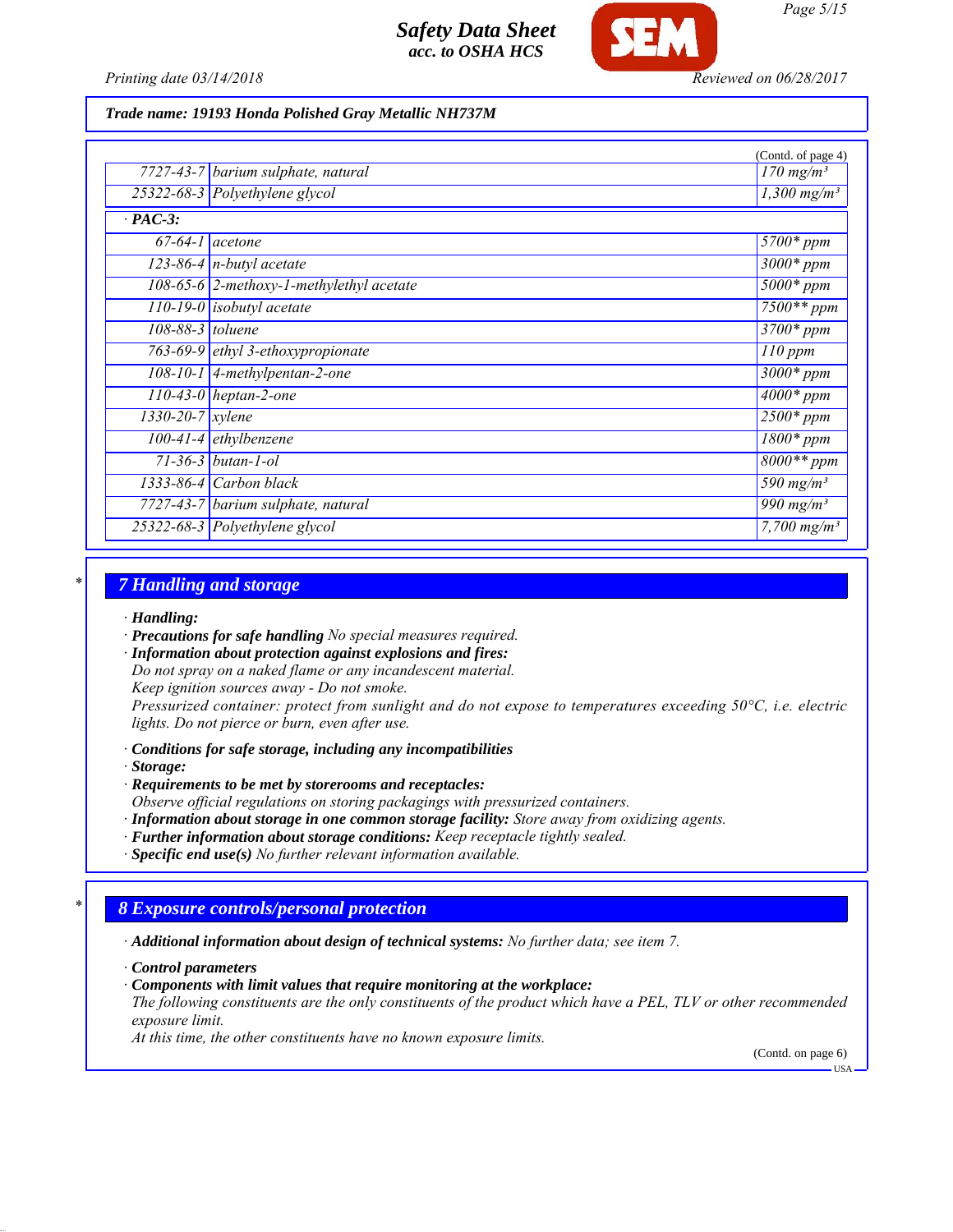

*Page 6/15*

Printing date 03/14/2018 **Reviewed on 06/28/2017** 

| Trade name: 19193 Honda Polished Gray Metallic NH737M |  |  |  |  |  |  |
|-------------------------------------------------------|--|--|--|--|--|--|
|-------------------------------------------------------|--|--|--|--|--|--|

|            | 67-64-1 acetone                                                                                         |  |
|------------|---------------------------------------------------------------------------------------------------------|--|
|            |                                                                                                         |  |
| PEL        | Long-term value: $2400$ mg/m <sup>3</sup> , 1000 ppm                                                    |  |
| REL        | Long-term value: 590 mg/m <sup>3</sup> , 250 ppm                                                        |  |
| TLV        | Short-term value: $1187$ mg/m <sup>3</sup> , 500 ppm                                                    |  |
|            | Long-term value: 594 mg/m <sup>3</sup> , 250 ppm<br><b>BEI</b>                                          |  |
|            | 123-86-4 n-butyl acetate                                                                                |  |
| PEL        | Long-term value: $710$ mg/m <sup>3</sup> , 150 ppm                                                      |  |
| <b>REL</b> | Long-term value: $950$ mg/m <sup>3</sup> , 200 ppm                                                      |  |
|            |                                                                                                         |  |
| TLV        | Short-term value: $712$ mg/m <sup>3</sup> , 150 ppm<br>Long-term value: 238 mg/m <sup>3</sup> , 50 ppm  |  |
|            | 108-65-6 2-methoxy-1-methylethyl acetate                                                                |  |
|            | WEEL Long-term value: 50 ppm                                                                            |  |
|            | 110-19-0 isobutyl acetate                                                                               |  |
| PEL        | Long-term value: $700$ mg/m <sup>3</sup> , 150 ppm                                                      |  |
| REL        | Long-term value: $700$ mg/m <sup>3</sup> , 150 ppm                                                      |  |
| TLV        | Short-term value: 712 mg/m <sup>3</sup> , 150 ppm                                                       |  |
|            | Long-term value: $238$ mg/m <sup>3</sup> , 50 ppm                                                       |  |
|            | 108-88-3 toluene                                                                                        |  |
| PEL        | Long-term value: 200 ppm                                                                                |  |
|            | Ceiling limit value: 300; 500* ppm                                                                      |  |
|            | *10-min peak per 8-hr shift                                                                             |  |
| REL        | Short-term value: $560$ mg/m <sup>3</sup> , 150 ppm                                                     |  |
|            | Long-term value: 375 mg/m <sup>3</sup> , 100 ppm                                                        |  |
| TLV        | Long-term value: 75 mg/m <sup>3</sup> , 20 ppm<br>BEI                                                   |  |
|            | 108-10-1 4-methylpentan-2-one                                                                           |  |
| <b>PEL</b> | Long-term value: $410$ mg/m <sup>3</sup> , 100 ppm                                                      |  |
| <b>REL</b> | Short-term value: $300$ mg/m <sup>3</sup> , 75 ppm                                                      |  |
|            | Long-term value: $205$ mg/m <sup>3</sup> , 50 ppm                                                       |  |
| TLV        | Short-term value: $307 \text{ mg/m}^3$ , 75 ppm                                                         |  |
|            | Long-term value: $82 \text{ mg/m}^3$ , $20 \text{ ppm}$                                                 |  |
|            | BEI                                                                                                     |  |
|            | 100-41-4 ethylbenzene                                                                                   |  |
| PEL        | Long-term value: 435 mg/m <sup>3</sup> , 100 ppm                                                        |  |
| <b>REL</b> | Short-term value: $545$ mg/m <sup>3</sup> , 125 ppm<br>Long-term value: 435 mg/m <sup>3</sup> , 100 ppm |  |
| TLV        | Long-term value: 87 mg/m <sup>3</sup> , 20 ppm<br>BEI                                                   |  |
|            | · Ingredients with biological limit values:                                                             |  |
|            | 67-64-1 acetone                                                                                         |  |
|            | $BEI$ 50 mg/L                                                                                           |  |
|            | Medium: urine                                                                                           |  |
|            | Time: end of shift                                                                                      |  |
|            | Parameter: Acetone (nonspecific)                                                                        |  |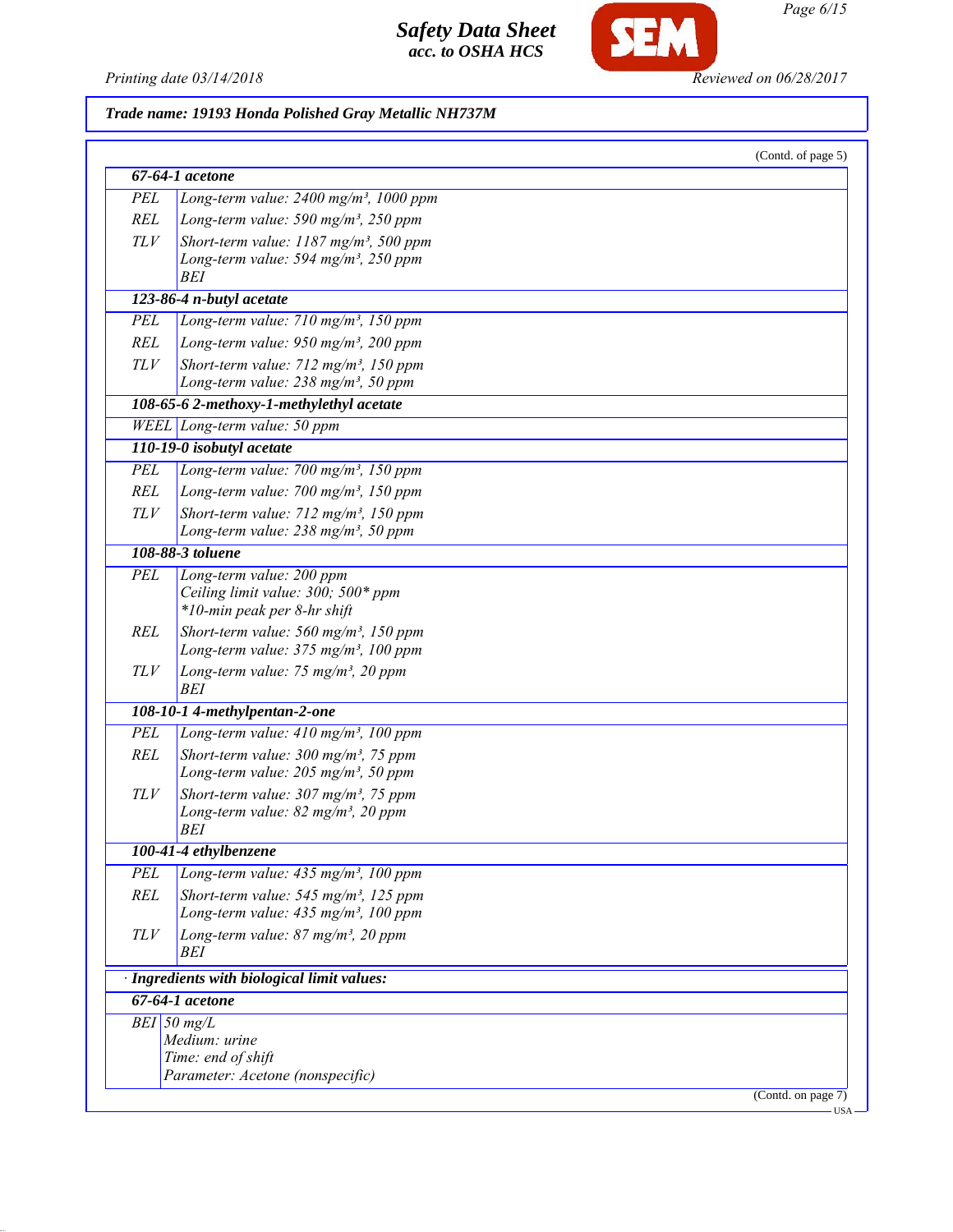*Printing date 03/14/2018 Reviewed on 06/28/2017*

**SEM** 

## *Trade name: 19193 Honda Polished Gray Metallic NH737M*

| (Contd. of page 6)<br>108-88-3 toluene                                                                                                 |
|----------------------------------------------------------------------------------------------------------------------------------------|
|                                                                                                                                        |
| $BEI$ 0.02 mg/L                                                                                                                        |
| Medium: blood                                                                                                                          |
| Time: prior to last shift of workweek                                                                                                  |
| Parameter: Toluene                                                                                                                     |
| $0.03$ mg/L                                                                                                                            |
| Medium: urine                                                                                                                          |
| Time: end of shift                                                                                                                     |
| Parameter: Toluene                                                                                                                     |
| $0.3$ mg/g creatinine                                                                                                                  |
| Medium: urine                                                                                                                          |
| Time: end of shift                                                                                                                     |
| Parameter: o-Cresol with hydrolysis (background)                                                                                       |
| 108-10-1 4-methylpentan-2-one                                                                                                          |
| $BEI$ 1 mg/L                                                                                                                           |
| Medium: urine                                                                                                                          |
| Time: end of shift                                                                                                                     |
| Parameter: MIBK                                                                                                                        |
| 100-41-4 ethylbenzene                                                                                                                  |
| BEI $0.7$ g/g creatinine                                                                                                               |
| Medium: urine                                                                                                                          |
| Time: end of shift at end of workweek                                                                                                  |
| Parameter: Sum of mandelic acid and phenylglyoxylic acid (nonspecific, semi-quantitative)                                              |
|                                                                                                                                        |
| Medium: end-exhaled air                                                                                                                |
| Time: not critical                                                                                                                     |
| Parameter: Ethyl benzene (semi-quantitative)                                                                                           |
| · Additional information: The lists that were valid during the creation were used as basis.                                            |
| <b>Exposure controls</b>                                                                                                               |
| · Personal protective equipment:                                                                                                       |
| · General protective and hygienic measures:                                                                                            |
| Keep away from foodstuffs, beverages and feed.                                                                                         |
| Immediately remove all soiled and contaminated clothing.                                                                               |
| Wash hands before breaks and at the end of work.                                                                                       |
| Store protective clothing separately.                                                                                                  |
| Avoid contact with the eyes.                                                                                                           |
| Avoid contact with the eyes and skin.                                                                                                  |
| · Breathing equipment:                                                                                                                 |
| In case of brief exposure or low pollution use respiratory filter device. In case of intensive or longer exposure use                  |
| respiratory protective device that is independent of circulating air.                                                                  |
| · Protection of hands:                                                                                                                 |
| Due to missing tests no recommendation to the glove material can be given for the product/ the preparation/ the                        |
|                                                                                                                                        |
| chemical mixture.<br>Selection of the glove material on consideration of the penetration times, rates of diffusion and the degradation |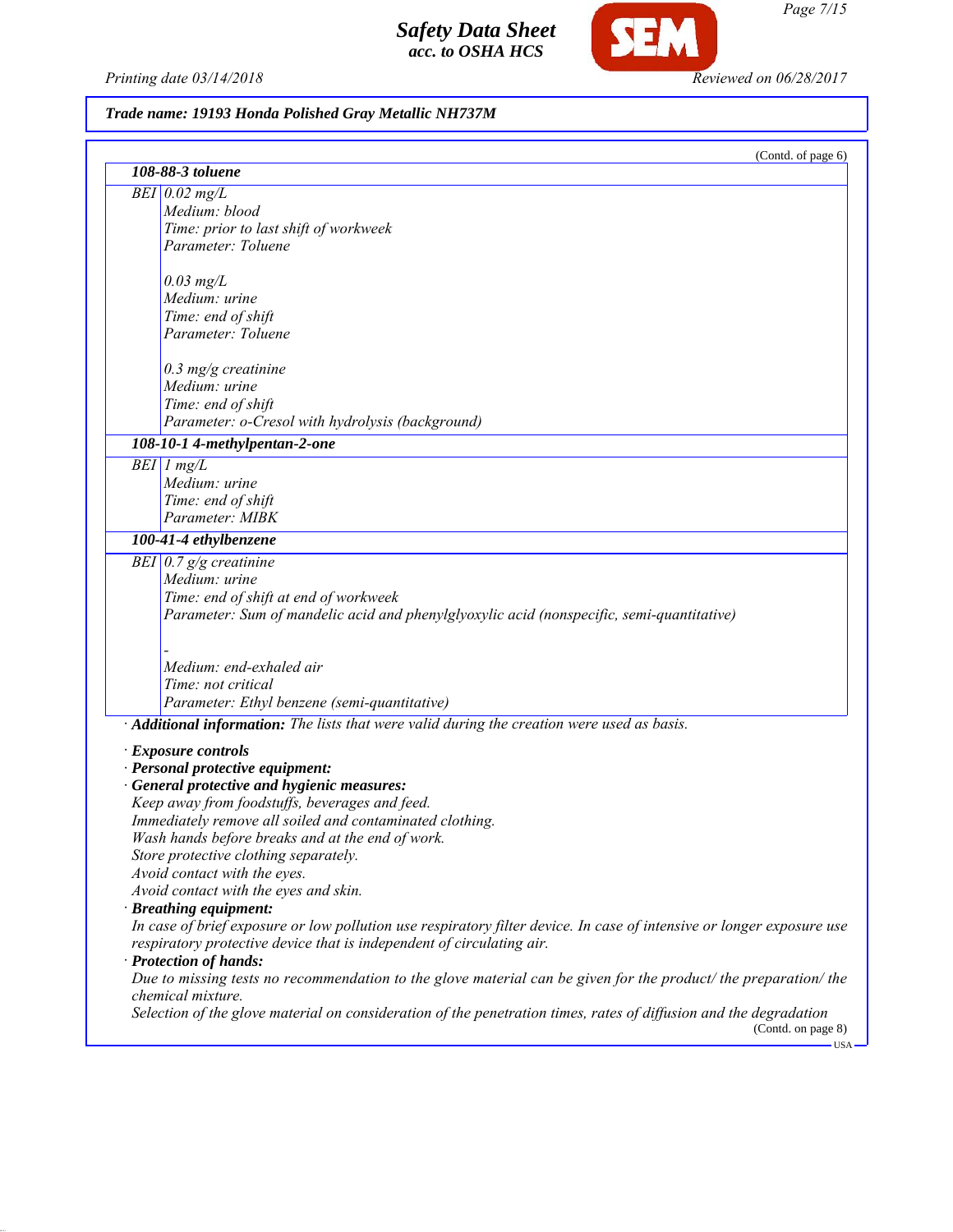*Printing date 03/14/2018 Reviewed on 06/28/2017*

#### *Trade name: 19193 Honda Polished Gray Metallic NH737M*

(Contd. of page 7)



*Protective gloves*

*The glove material has to be impermeable and resistant to the product/ the substance/ the preparation.*

#### *· Material of gloves*

*The selection of the suitable gloves does not only depend on the material, but also on further marks of quality and varies from manufacturer to manufacturer. As the product is a preparation of several substances, the resistance of the glove material can not be calculated in advance and has therefore to be checked prior to the application.*

- *· Penetration time of glove material*
- *The exact break trough time has to be found out by the manufacturer of the protective gloves and has to be observed.*

*· Eye protection: Safety glasses*



*Tightly sealed goggles*

| · Information on basic physical and chemical properties |                                                                             |
|---------------------------------------------------------|-----------------------------------------------------------------------------|
| <b>General Information</b>                              |                                                                             |
| $\cdot$ Appearance:                                     |                                                                             |
| Form:                                                   | Aerosol                                                                     |
| Color:                                                  | Silver grey                                                                 |
| $\cdot$ Odor:                                           | Characteristic                                                              |
| · Odor threshold:                                       | Not determined.                                                             |
| $\cdot$ pH-value:                                       | Not determined.                                                             |
| Change in condition                                     |                                                                             |
| <b>Melting point/Melting range:</b>                     | Undetermined.                                                               |
| <b>Boiling point/Boiling range:</b>                     | 55.8-56.6 °C                                                                |
| · Flash point:                                          | -103 °C                                                                     |
| · Flammability (solid, gaseous):                        | Not applicable.                                                             |
| · Ignition temperature:                                 | 370 °C                                                                      |
| · Decomposition temperature:                            | Not determined.                                                             |
| · Auto igniting:                                        | Product is not selfigniting.                                                |
| · Danger of explosion:                                  | In use, may form flammable/explosive vapour-air mixture.<br>Avoid high heat |
|                                                         |                                                                             |
| · Explosion limits:                                     |                                                                             |
| Lower:                                                  | $1.9$ Vol %                                                                 |
| <b>Upper:</b>                                           | $13$ Vol $\%$                                                               |
| $\cdot$ Vapor pressure at 20 $\cdot$ C:                 | $233$ $hPa$                                                                 |
| $\cdot$ Density at 20 $\textdegree$ C:                  | $0.7502$ g/cm <sup>3</sup>                                                  |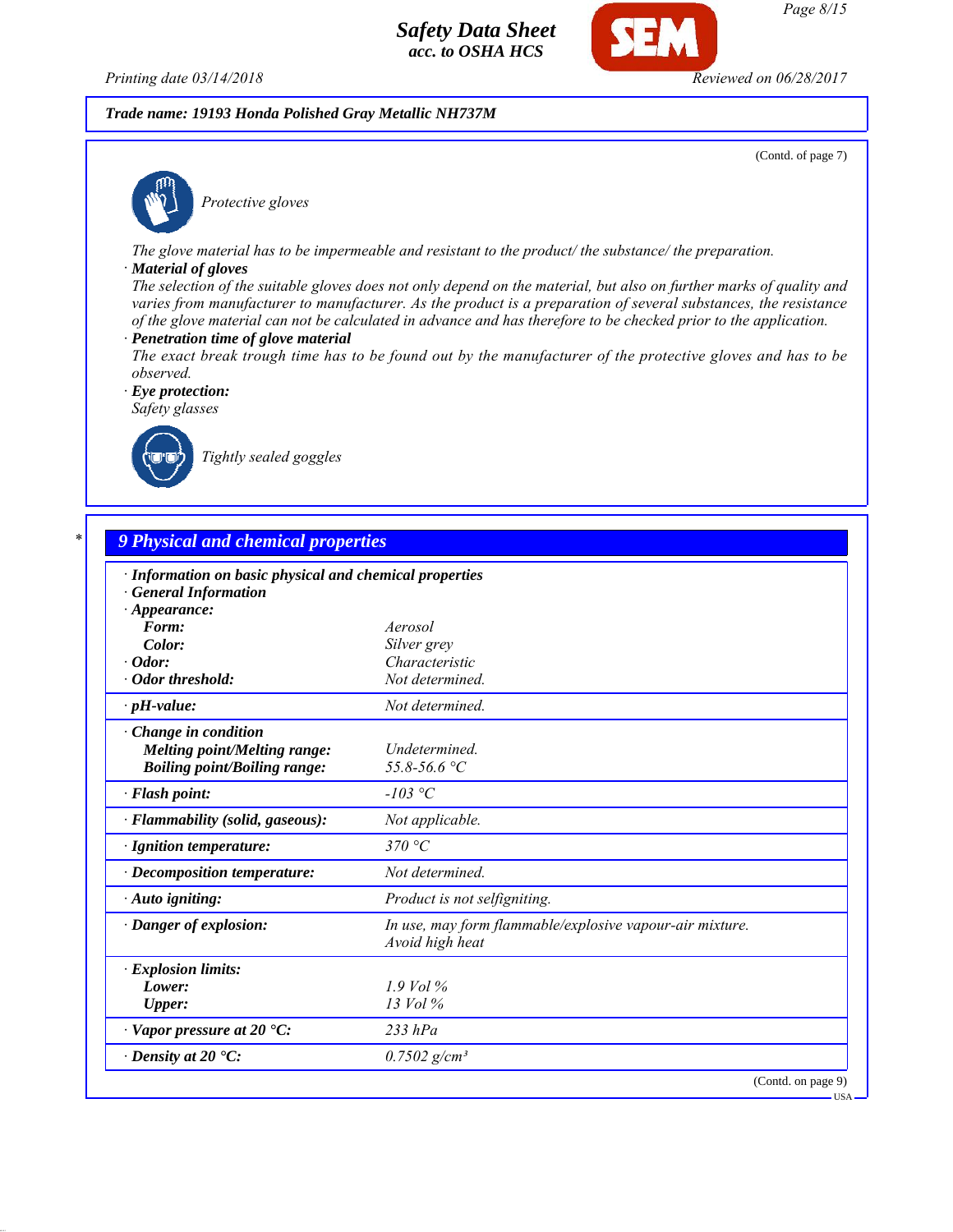

#### *Trade name: 19193 Honda Polished Gray Metallic NH737M*

|                                                            | (Contd. of page 8)                         |  |
|------------------------------------------------------------|--------------------------------------------|--|
| $\cdot$ Relative density                                   | Not determined.                            |  |
| · Vapor density                                            | Not determined                             |  |
| $\cdot$ Evaporation rate                                   | Not applicable.                            |  |
| · Solubility in / Miscibility with                         |                                            |  |
| Water:                                                     | Not miscible or difficult to mix.          |  |
| · Partition coefficient (n-octanol/water): Not determined. |                                            |  |
| $\cdot$ Viscosity:                                         |                                            |  |
| Dynamic:                                                   | Not determined.                            |  |
| Kinematic:                                                 | Not determined.                            |  |
| · Solvent content:                                         |                                            |  |
| Organic solvents:                                          | 93.0%                                      |  |
| <b>VOC</b> content:                                        | 63.14 $\%$                                 |  |
|                                                            | 661.1 g/l / 5.52 lb/gl                     |  |
| <i>Solids content:</i>                                     | $7.0\%$                                    |  |
| Other information                                          | No further relevant information available. |  |

## *10 Stability and reactivity*

- *· Reactivity No further relevant information available.*
- *· Chemical stability*
- *· Thermal decomposition / conditions to be avoided: No decomposition if used according to specifications.*
- *· Possibility of hazardous reactions No dangerous reactions known.*
- *· Conditions to avoid No further relevant information available.*
- *· Incompatible materials: No further relevant information available.*
- *· Hazardous decomposition products:*
- *Nitrogen oxides*
- *Hydrocarbons*

*Carbon monoxide and carbon dioxide*

### *\* 11 Toxicological information*

#### *· Information on toxicological effects*

*· Acute toxicity:*

#### *· LD/LC50 values that are relevant for classification:*

#### *108-88-3 toluene*

| Oral   | LD50 | $5,000$ mg/kg (rat)                        |
|--------|------|--------------------------------------------|
| Dermal | LD50 | $12,124$ mg/kg (rabbit)                    |
|        |      | Inhalative $LC50/4 h   5,320 mg/l$ (mouse) |

## *· Primary irritant effect:*

*· on the skin: No irritant effect.*

*· on the eye: Irritating effect.*

*· Sensitization: No sensitizing effects known.*

### *· Additional toxicological information:*

*The product shows the following dangers according to internally approved calculation methods for preparations: Irritant*

(Contd. on page 10)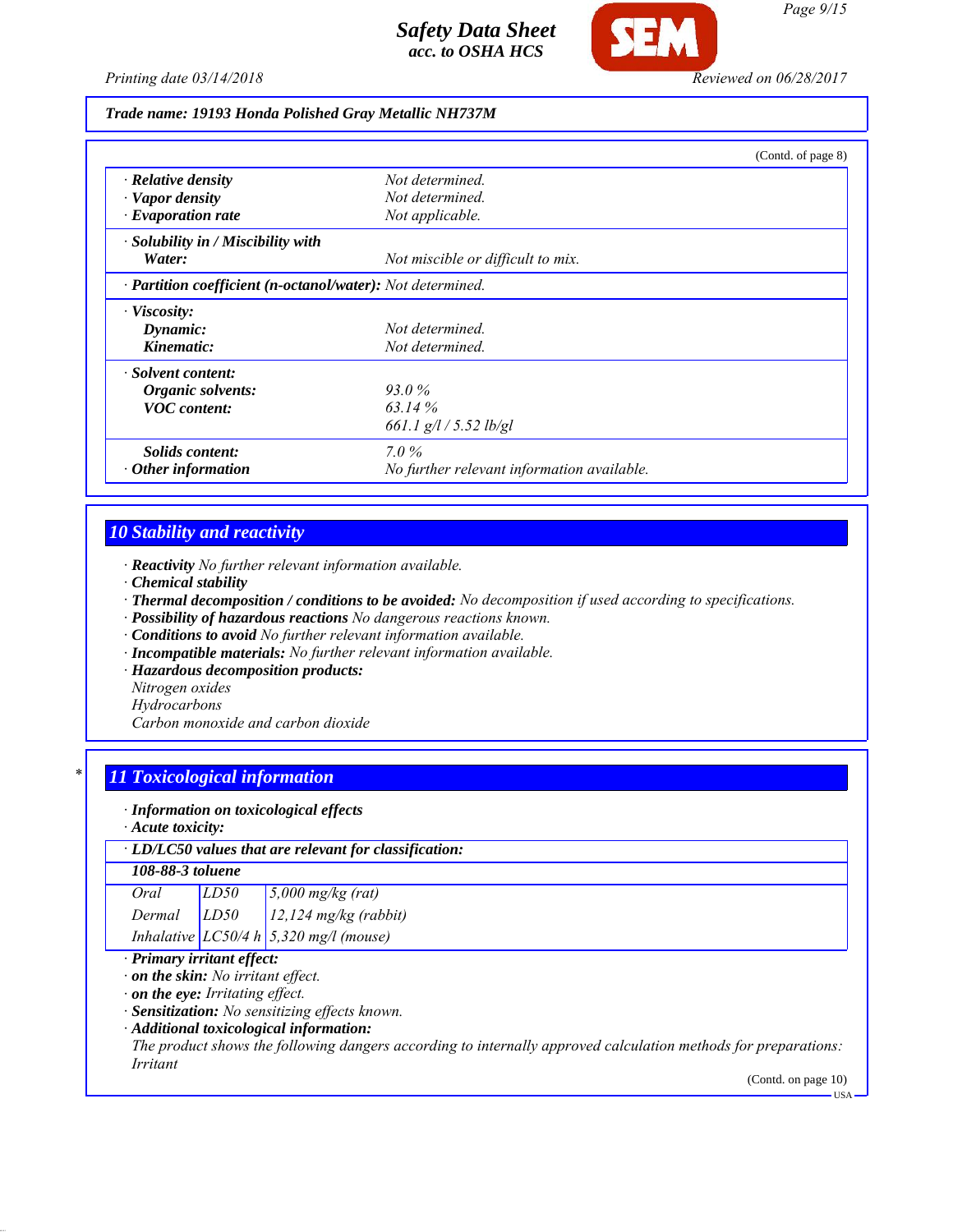

*Page 10/15*

*Printing date 03/14/2018 Reviewed on 06/28/2017*

## *Trade name: 19193 Honda Polished Gray Metallic NH737M*

(Contd. of page 9) *· Carcinogenic categories · IARC (International Agency for Research on Cancer) 108-88-3 toluene 3 108-10-1 4-methylpentan-2-one 2B 1330-20-7 xylene 3 100-41-4 ethylbenzene 2B 1333-86-4 Carbon black 2B · NTP (National Toxicology Program) None of the ingredients is listed. · OSHA-Ca (Occupational Safety & Health Administration) None of the ingredients is listed.*

# *\* 12 Ecological information*

*· Toxicity*

- *· Aquatic toxicity: No further relevant information available.*
- *· Persistence and degradability No further relevant information available.*
- *· Behavior in environmental systems:*
- *· Bioaccumulative potential No further relevant information available.*
- *· Mobility in soil No further relevant information available.*
- *· Additional ecological information:*
- *· General notes:*
- *Water hazard class 3 (Self-assessment): extremely hazardous for water*

*Do not allow product to reach ground water, water course or sewage system, even in small quantities. Danger to drinking water if even extremely small quantities leak into the ground.*

- *· Results of PBT and vPvB assessment*
- *· PBT: Not applicable.*
- *· vPvB: Not applicable.*
- *· Other adverse effects No further relevant information available.*

## *13 Disposal considerations*

*· Waste treatment methods*

*· Recommendation:*

*Must not be disposed of together with household garbage. Do not allow product to reach sewage system.*

- *· Uncleaned packagings:*
- *· Recommendation: Disposal must be made according to official regulations.*

| $\cdot$ UN-Number               |                     |  |
|---------------------------------|---------------------|--|
| · DOT, ADR, IMDG, IATA          | <i>UN1950</i>       |  |
| $\cdot$ UN proper shipping name |                     |  |
| $\cdot$ DOT                     | Aerosols, flammable |  |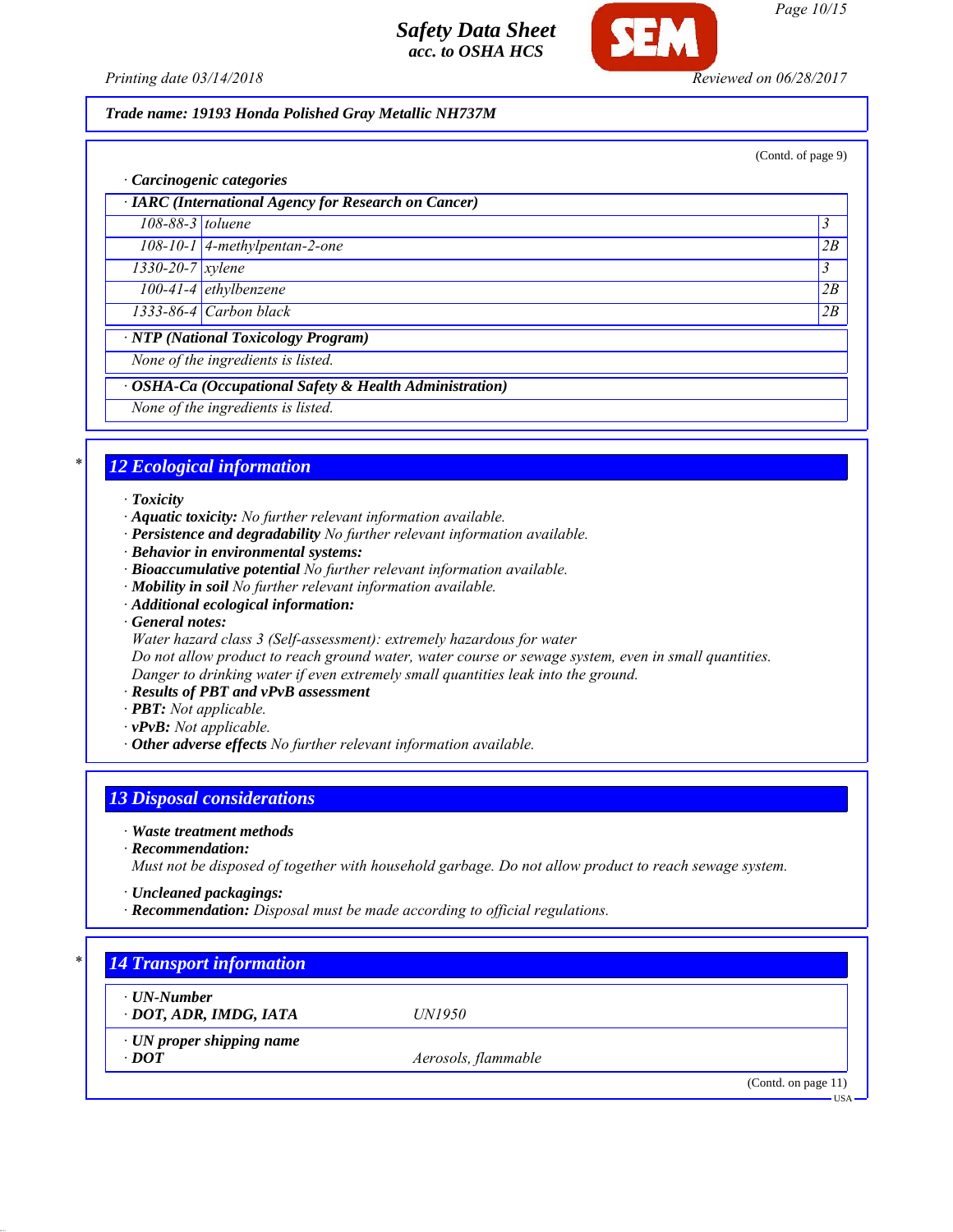

*Page 11/15*

Printing date 03/14/2018 **Reviewed on 06/28/2017** 

| Trade name: 19193 Honda Polished Gray Metallic NH737M |  |  |  |  |  |  |
|-------------------------------------------------------|--|--|--|--|--|--|
|-------------------------------------------------------|--|--|--|--|--|--|

| $\cdot$ ADR<br>$\cdot$ IMDG<br>$\cdot$ IATA<br>· Transport hazard class(es)<br>$\cdot$ DOT<br>· Class<br>· Label<br>$\cdot$ ADR<br>· Class<br>· Label<br>· IMDG, IATA | 1950 Aerosols<br><b>AEROSOLS</b><br>AEROSOLS, flammable<br>2.1<br>2.1<br>2 5F Gases          |
|-----------------------------------------------------------------------------------------------------------------------------------------------------------------------|----------------------------------------------------------------------------------------------|
|                                                                                                                                                                       |                                                                                              |
|                                                                                                                                                                       |                                                                                              |
|                                                                                                                                                                       |                                                                                              |
|                                                                                                                                                                       |                                                                                              |
|                                                                                                                                                                       |                                                                                              |
|                                                                                                                                                                       |                                                                                              |
|                                                                                                                                                                       |                                                                                              |
|                                                                                                                                                                       |                                                                                              |
|                                                                                                                                                                       |                                                                                              |
|                                                                                                                                                                       |                                                                                              |
|                                                                                                                                                                       |                                                                                              |
|                                                                                                                                                                       |                                                                                              |
|                                                                                                                                                                       |                                                                                              |
|                                                                                                                                                                       |                                                                                              |
|                                                                                                                                                                       |                                                                                              |
|                                                                                                                                                                       |                                                                                              |
|                                                                                                                                                                       |                                                                                              |
|                                                                                                                                                                       | 2.1                                                                                          |
|                                                                                                                                                                       |                                                                                              |
|                                                                                                                                                                       |                                                                                              |
|                                                                                                                                                                       |                                                                                              |
|                                                                                                                                                                       |                                                                                              |
|                                                                                                                                                                       |                                                                                              |
| · Class                                                                                                                                                               | 2.1                                                                                          |
| · Label                                                                                                                                                               | 2.1                                                                                          |
| · Packing group                                                                                                                                                       |                                                                                              |
| · DOT, ADR, IMDG, IATA                                                                                                                                                | Void                                                                                         |
|                                                                                                                                                                       |                                                                                              |
| · Environmental hazards:<br>$\cdot$ Marine pollutant:                                                                                                                 | N <sub>o</sub>                                                                               |
|                                                                                                                                                                       |                                                                                              |
| · Special precautions for user                                                                                                                                        | Warning: Gases                                                                               |
| · EMS Number:                                                                                                                                                         | $F-D,S-U$                                                                                    |
| · Stowage Code                                                                                                                                                        | SW1 Protected from sources of heat.<br>SW22 For AEROSOLS with a maximum capacity of 1 litre: |
|                                                                                                                                                                       | Category A. For AEROSOLS with a capacity above 1 litre:                                      |
|                                                                                                                                                                       | Category B. For WASTE AEROSOLS: Category C, Clear of living                                  |
|                                                                                                                                                                       | quarters.                                                                                    |
| · Segregation Code                                                                                                                                                    | SG69 For AEROSOLS with a maximum capacity of 1 litre:                                        |
|                                                                                                                                                                       | Segregation as for class 9. Stow "separated from" class 1 except for                         |
|                                                                                                                                                                       | division 1.4. For AEROSOLS with a capacity above 1 litre:                                    |
|                                                                                                                                                                       | Segregation as for the appropriate subdivision of class 2. For                               |
|                                                                                                                                                                       | WASTE AEROSOLS: Segregation as for the appropriate subdivision                               |
|                                                                                                                                                                       | of class 2.                                                                                  |
| · Transport in bulk according to Annex II of                                                                                                                          |                                                                                              |
| <b>MARPOL73/78 and the IBC Code</b>                                                                                                                                   | Not applicable.                                                                              |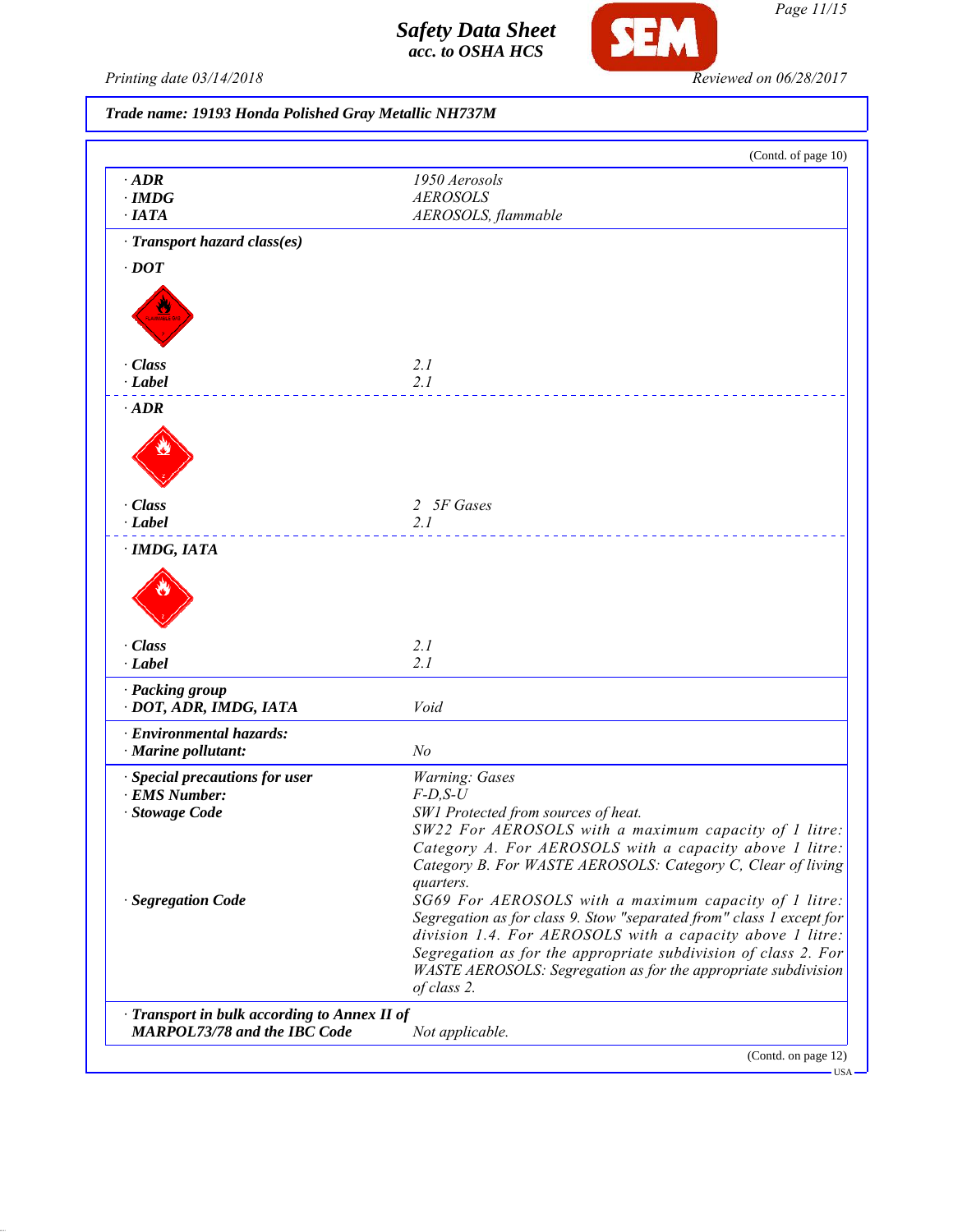

*Page 12/15*

*Printing date 03/14/2018 Reviewed on 06/28/2017*

*Trade name: 19193 Honda Polished Gray Metallic NH737M*

|  | Trade name: 19193 Honda Polished Gray Metallic NH737M |  |
|--|-------------------------------------------------------|--|
|  |                                                       |  |

|                                     | (Contd. of page $11$ )                                              |
|-------------------------------------|---------------------------------------------------------------------|
| · Transport/Additional information: |                                                                     |
| $\cdot$ DOT                         |                                                                     |
| • Quantity limitations              | On passenger aircraft/rail: 75 kg<br>On cargo aircraft only: 150 kg |
| $\cdot$ ADR                         |                                                                     |
| $\cdot$ Excepted quantities (EQ)    | Code: E0                                                            |
|                                     | Not permitted as Excepted Quantity                                  |
| $\cdot$ IMDG                        |                                                                     |
| Limited quantities $(LQ)$           | 11.                                                                 |
| $\cdot$ Excepted quantities (EQ)    | Code: E0                                                            |
|                                     | Not permitted as Excepted Quantity                                  |
| · UN "Model Regulation":            | <b>UN 1950 AEROSOLS, 2.1</b>                                        |

# *\* 15 Regulatory information*

*· Safety, health and environmental regulations/legislation specific for the substance or mixture · Sara*

|                               | Section 355 (extremely hazardous substances):<br>None of the ingredient is listed. |
|-------------------------------|------------------------------------------------------------------------------------|
|                               | Section 313 (Specific toxic chemical listings):                                    |
| 108-88-3 toluene              |                                                                                    |
|                               | <b>Acrylic Resin</b>                                                               |
|                               | 108-10-1 4-methylpentan-2-one                                                      |
| 7429-90-5 aluminium           |                                                                                    |
| $1330 - 20 - 7$ <i>xylene</i> |                                                                                    |
|                               | $100-41-4$ ethylbenzene                                                            |
|                               | $71 - 36 - 3$ butan-1-ol                                                           |
|                               | 7727-43-7 barium sulphate, natural                                                 |
|                               | <b>TSCA</b> (Toxic Substances Control Act):                                        |
|                               | $67-64-1$ acetone                                                                  |
|                               | 123-86-4 $n$ -butyl acetate                                                        |
|                               | 108-65-6 2-methoxy-1-methylethyl acetate                                           |
|                               | $110-19-0$ isobutyl acetate                                                        |
|                               | 108-88-3 toluene                                                                   |
|                               | 9004-36-8 Cellulose Acetate Butyrate                                               |
|                               | 763-69-9 ethyl 3-ethoxypropionate                                                  |
|                               | 108-10-1 4-methylpentan-2-one                                                      |
|                               | $\overline{110-43-0}$ heptan-2-one                                                 |
|                               | $7429 - 90 - 5$ aluminium                                                          |
|                               | $1330 - 20 - 7$ <i>xylene</i>                                                      |
|                               | 16883-83-3 benzyl 3-isobutryloxy-1-isopropyl-2-2-dimethylpropyl phthalate          |
|                               | (Contd. on page 13)<br>– USA                                                       |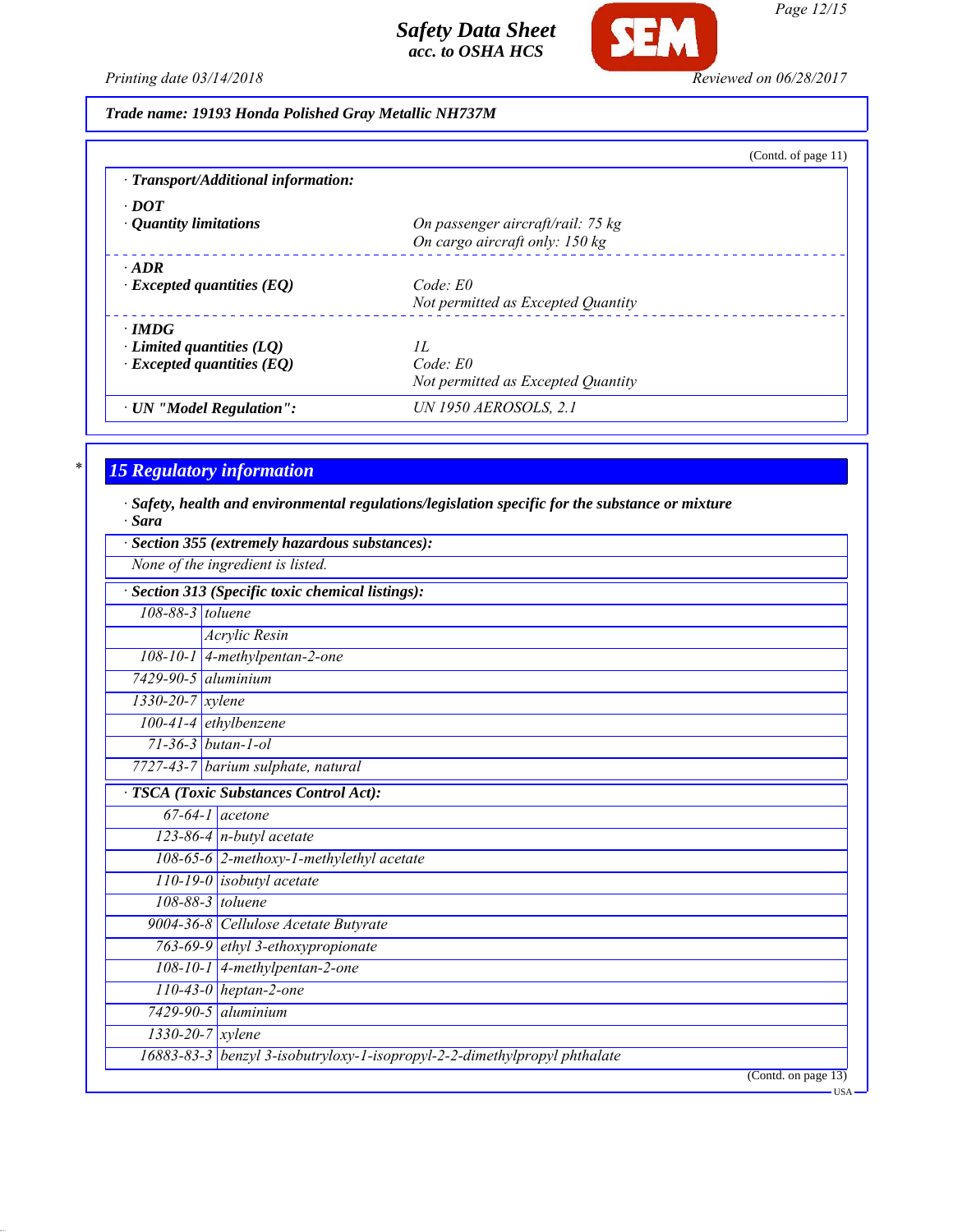

**SEM** 

# *Trade name: 19193 Honda Polished Gray Metallic NH737M*

|                            |                                                                                                                                                                                                                                    | (Contd. of page 12)   |
|----------------------------|------------------------------------------------------------------------------------------------------------------------------------------------------------------------------------------------------------------------------------|-----------------------|
|                            | $100-41-4$ ethylbenzene                                                                                                                                                                                                            |                       |
|                            | $71 - 36 - 3$ butan-1-ol                                                                                                                                                                                                           |                       |
|                            | $1333-86-4$ Carbon black                                                                                                                                                                                                           |                       |
|                            | 41556-26-7 bis(1,2,2,6,6-Pentamethyl-4-piperidinyl) sebacate                                                                                                                                                                       |                       |
|                            | 6358-30-1 Violet Pigment                                                                                                                                                                                                           |                       |
|                            | 104810-48-2 poly(oxy-1,2-ethanediyl), a-[3-[3-(2H-benzotriazol-2-yl)-5-(1,1-dimethylethyl)-4-hydroxyphenyl]-<br>l-oxopropyl]-ω-hydroxy-                                                                                            |                       |
|                            | 104810-47-1 poly(oxy-1,2-ethanediyl), a-[3-[3-(2H-benzotriazol-2-yl)-5-(1,1-dimethylethyl)-4-hydroxyphenyl]-<br>$1$ -oxopropyl]- $\omega$ -[3-[3-(2H- benzotriazol-2-yl)-5-(1,1-dimethylethyl)-4-hydroxyphenyl]-1-<br>oxopropoxy]- |                       |
|                            | 1328-53-6 PHTHALO GREEN PIGMENT                                                                                                                                                                                                    |                       |
|                            | 147-14-8 Phthalocyanine Blue                                                                                                                                                                                                       |                       |
|                            | 7727-43-7 barium sulphate, natural                                                                                                                                                                                                 |                       |
|                            | 82919-37-7 Methyl (1,2,2,6,6,- pentamethyl-4-piperidinyl) sebacate                                                                                                                                                                 |                       |
|                            | 25322-68-3 Polyethylene glycol                                                                                                                                                                                                     |                       |
|                            | 106-79-6 Dimethyl sebacate(Impurity)                                                                                                                                                                                               |                       |
|                            | 2403-89-6 4-Piperidinol, 1,2,2,6,6 pentamethyl- (Impurity)                                                                                                                                                                         |                       |
|                            | TSCA new (21st Century Act) (Substances not listed)                                                                                                                                                                                |                       |
|                            | 68476-86-8 Petroleum gases, liquefied, sweetened                                                                                                                                                                                   |                       |
| Proposition 65             |                                                                                                                                                                                                                                    |                       |
|                            | <b>Chemicals known to cause cancer:</b>                                                                                                                                                                                            |                       |
|                            | $108-10-1$ 4-methylpentan-2-one                                                                                                                                                                                                    |                       |
| 1330-20-7 xylene           |                                                                                                                                                                                                                                    |                       |
| $100-41-4$ ethylbenzene    |                                                                                                                                                                                                                                    |                       |
| 1333-86-4 Carbon black     |                                                                                                                                                                                                                                    |                       |
|                            |                                                                                                                                                                                                                                    |                       |
|                            | Chemicals known to cause reproductive toxicity for females:                                                                                                                                                                        |                       |
|                            | None of the ingredients is listed.                                                                                                                                                                                                 |                       |
|                            | Chemicals known to cause reproductive toxicity for males:                                                                                                                                                                          |                       |
|                            | None of the ingredients is listed.                                                                                                                                                                                                 |                       |
|                            | Chemicals known to cause developmental toxicity:                                                                                                                                                                                   |                       |
| 108-88-3 toluene           |                                                                                                                                                                                                                                    |                       |
|                            | 108-10-1 4-methylpentan-2-one                                                                                                                                                                                                      |                       |
| · Cancerogenity categories |                                                                                                                                                                                                                                    |                       |
|                            | <b>EPA</b> (Environmental Protection Agency)                                                                                                                                                                                       |                       |
| $67-64-1$ acetone          |                                                                                                                                                                                                                                    | 1                     |
| 108-88-3 toluene           |                                                                                                                                                                                                                                    | $\overline{H}$        |
|                            | $108-10-1$ 4-methylpentan-2-one                                                                                                                                                                                                    | I                     |
| 1330-20-7 xylene           |                                                                                                                                                                                                                                    | Ι                     |
| 100-41-4 ethylbenzene      |                                                                                                                                                                                                                                    | D                     |
| $71 - 36 - 3$ butan-1-ol   |                                                                                                                                                                                                                                    | D                     |
|                            | 7727-43-7 barium sulphate, natural                                                                                                                                                                                                 | D, CBD(inh), NL(oral) |
|                            |                                                                                                                                                                                                                                    | (Contd. on page 14)   |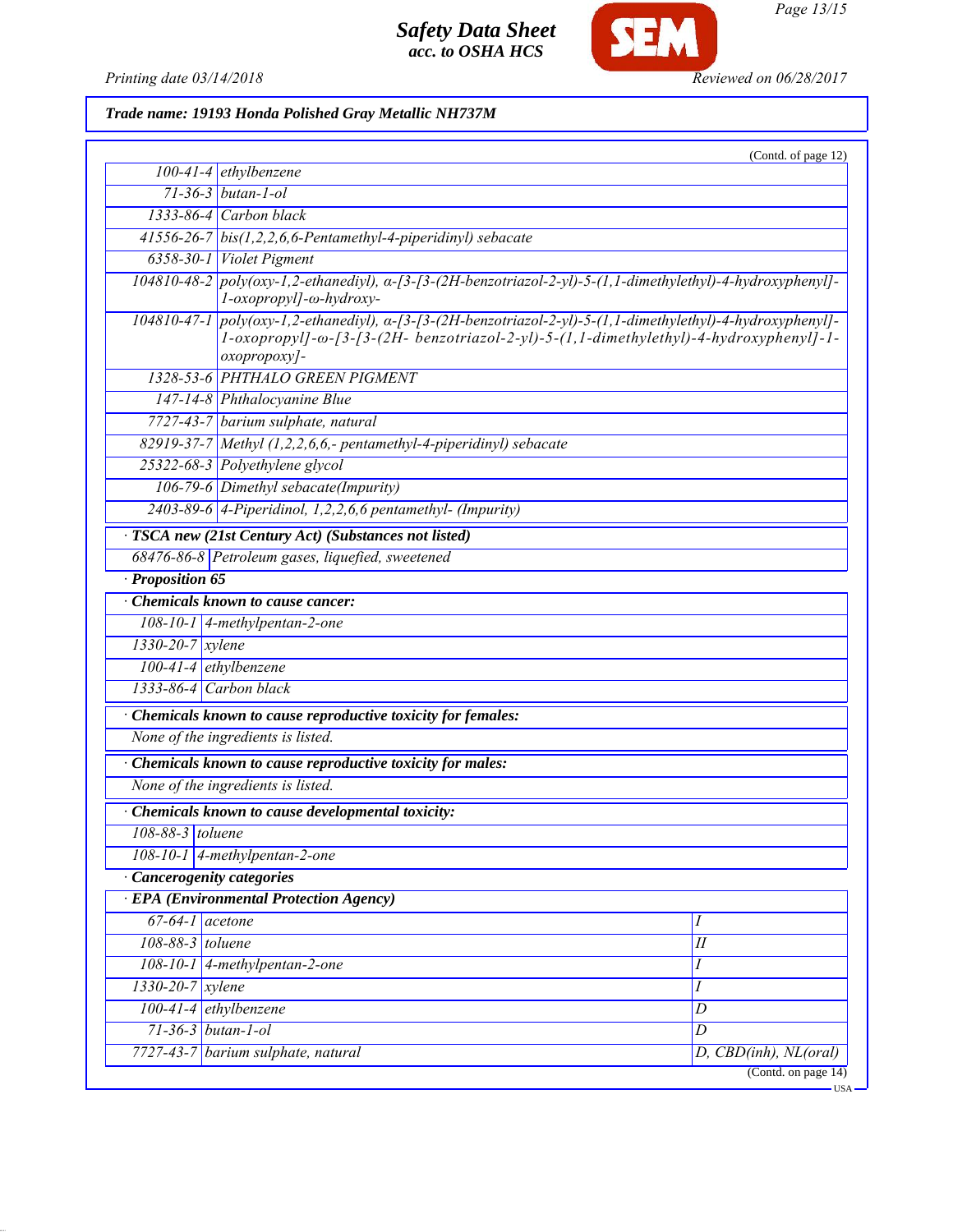

**SEM** 

*Page 14/15*

# *Trade name: 19193 Honda Polished Gray Metallic NH737M*

|                        | $\overline{67}$ -64-1 acetone                                      | A4             |
|------------------------|--------------------------------------------------------------------|----------------|
| $108-88-3$ toluene     |                                                                    | A4             |
|                        | $7429 - 90 - 5$ aluminium                                          | A4             |
| $1330 - 20 - 7$ xylene |                                                                    | A4             |
|                        | $100-41-4$ ethylbenzene                                            | A <sub>3</sub> |
|                        | $1333-86-4$ Carbon black                                           | A4             |
|                        | · NIOSH-Ca (National Institute for Occupational Safety and Health) |                |
|                        | $1333-86-4$ Carbon black                                           |                |



*· Signal word Danger*

|                                                                                                               | · Hazard-determining components of labeling:                               |  |  |  |
|---------------------------------------------------------------------------------------------------------------|----------------------------------------------------------------------------|--|--|--|
| acetone                                                                                                       |                                                                            |  |  |  |
| toluene                                                                                                       |                                                                            |  |  |  |
| 4-methylpentan-2-one                                                                                          |                                                                            |  |  |  |
| <i>n-butyl</i> acetate                                                                                        |                                                                            |  |  |  |
| $\cdot$ Hazard statements                                                                                     |                                                                            |  |  |  |
|                                                                                                               | H222 Extremely flammable aerosol.                                          |  |  |  |
|                                                                                                               | H280 Contains gas under pressure; may explode if heated.                   |  |  |  |
|                                                                                                               | H319 Causes serious eye irritation.                                        |  |  |  |
|                                                                                                               | H351 Suspected of causing cancer.                                          |  |  |  |
|                                                                                                               | H361 Suspected of damaging fertility or the unborn child.                  |  |  |  |
|                                                                                                               | H336 May cause drowsiness or dizziness.                                    |  |  |  |
|                                                                                                               | H373 May cause damage to organs through prolonged or repeated exposure.    |  |  |  |
| · Precautionary statements                                                                                    |                                                                            |  |  |  |
| <i>P201</i>                                                                                                   | Obtain special instructions before use.                                    |  |  |  |
| P <sub>202</sub>                                                                                              | Do not handle until all safety precautions have been read and understood.  |  |  |  |
| P210                                                                                                          | Keep away from heat/sparks/open flames/hot surfaces. - No smoking.         |  |  |  |
| <i>P211</i>                                                                                                   | Do not spray on an open flame or other ignition source.                    |  |  |  |
| P251                                                                                                          | Pressurized container: Do not pierce or burn, even after use.              |  |  |  |
| P260                                                                                                          | Do not breathe dust/fume/gas/mist/vapors/spray.                            |  |  |  |
| P264                                                                                                          | Wash thoroughly after handling.                                            |  |  |  |
| <i>P271</i>                                                                                                   | Use only outdoors or in a well-ventilated area.                            |  |  |  |
| P <sub>280</sub>                                                                                              | Wear protective gloves/protective clothing/eye protection/face protection. |  |  |  |
| $P304 + P340$                                                                                                 | IF INHALED: Remove person to fresh air and keep comfortable for breathing. |  |  |  |
| P305+P351+P338 If in eyes: Rinse cautiously with water for several minutes. Remove contact lenses, if present |                                                                            |  |  |  |
|                                                                                                               | and easy to do. Continue rinsing.                                          |  |  |  |
| $P308 + P313$                                                                                                 | IF exposed or concerned: Get medical advice/attention.                     |  |  |  |
| <i>P312</i>                                                                                                   | Call a poison center/doctor if you feel unwell.                            |  |  |  |
| P314                                                                                                          | Get medical advice/attention if you feel unwell.                           |  |  |  |
| $P337 + P313$                                                                                                 | If eye irritation persists: Get medical advice/attention.                  |  |  |  |
| $P403 + P233$                                                                                                 | Store in a well-ventilated place. Keep container tightly closed.           |  |  |  |

(Contd. on page 15)

 $-<sub>USA</sub>$